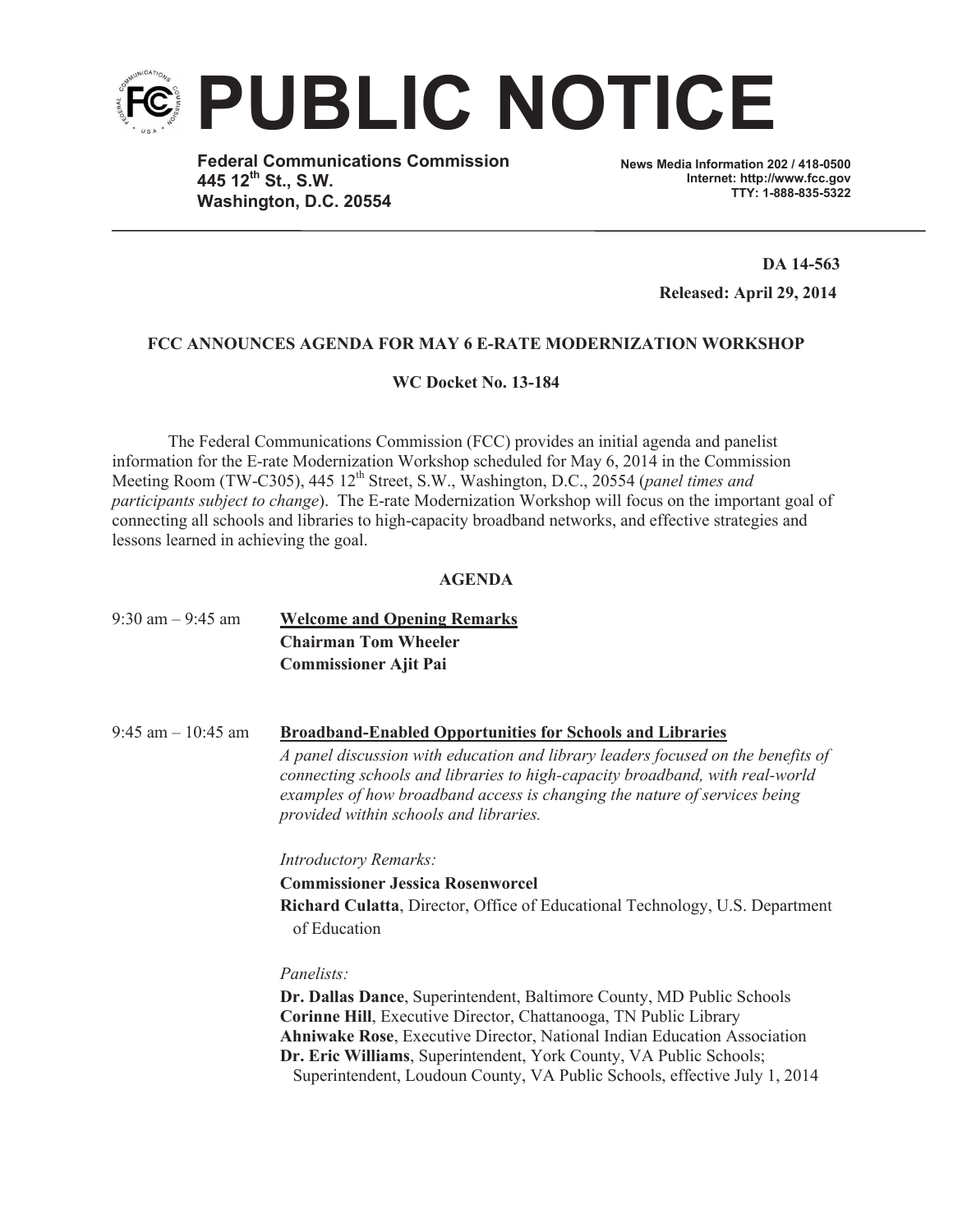## **Education and Library Technology Experts Roundtable**

*The remainder of the workshop will be a moderated roundtable discussion that covers several topics related to ensuring that schools and libraries have affordable access to 21st Century broadband.*

# *Confirmed Roundtable Participants* (subject to change)

|                                      | Stacey Aldrich, Deputy Secretary for the Office of Commonwealth Libraries,<br>Pennsylvania Department of Education<br>Emily Almond, Director, IT, Georgia Public Library Service<br>Keith Bockwoldt, Director of Technology Services, Township High School<br>District 214, Arlington Heights, IL<br>Phil Emer, Director of Technology Planning and Policy, Friday Institute for<br><b>Educational Innovation</b><br>Rick Everitt, Program Coordinator for Technology Enhancement, Panhandle<br>Area Educational Consortium (FL)<br>Joe Freddoso, President & CEO, MCNC<br>Jennifer Gardner, Director, IT Finance & Subsidies, School District of<br>Philadelphia, PA<br>Will Goodman, Director of Technology, Mountain Home School District, ID<br>David Leonard, Director of Administration and Chief Technology Officer,<br><b>Boston Public Library</b> |
|--------------------------------------|-------------------------------------------------------------------------------------------------------------------------------------------------------------------------------------------------------------------------------------------------------------------------------------------------------------------------------------------------------------------------------------------------------------------------------------------------------------------------------------------------------------------------------------------------------------------------------------------------------------------------------------------------------------------------------------------------------------------------------------------------------------------------------------------------------------------------------------------------------------|
|                                      | Jeff Letourneau, Executive Director, NetworkMaine<br>Evan Marwell, CEO, Education SuperHighway<br>Ed McKaveney, Technology Director, Hampton Township School District, PA<br>Robert Swiggum, Chief Information Officer, Georgia Department of Education                                                                                                                                                                                                                                                                                                                                                                                                                                                                                                                                                                                                     |
| 10:45 am $-$ 12:00 pm                | <b>Expanding Access to Wi-Fi for Schools and Libraries</b><br>Participants will discuss upgrading local area networks to provide Wi-Fi<br>capable of handling 1:1 initiatives, increases in Wi-Fi demand, strategies<br>for ensuring cost-effective purchasing, and planning for the wireless<br>schools and libraries of the future.                                                                                                                                                                                                                                                                                                                                                                                                                                                                                                                       |
| $12:00 \text{ pm} - 1:00 \text{ pm}$ | <b>Lunch Break</b> (lunch not provided)                                                                                                                                                                                                                                                                                                                                                                                                                                                                                                                                                                                                                                                                                                                                                                                                                     |
| $1:00 \text{ pm} - 1:05 \text{ pm}$  | <b>Remarks from Commissioner Michael O'Rielly</b>                                                                                                                                                                                                                                                                                                                                                                                                                                                                                                                                                                                                                                                                                                                                                                                                           |
| $1:05$ pm $- 2:45$ pm                | <b>Enabling the Lowest "E-rate" for Schools and Libraries</b><br>Participants will discuss different approaches to providing affordable<br>access to $21^{st}$ Century broadband, including improving Internet access<br>and wide area network connectivity for school districts and library<br>systems, state research and education networks, regional and state                                                                                                                                                                                                                                                                                                                                                                                                                                                                                          |

*consortium purchasing, and state master contracts.*